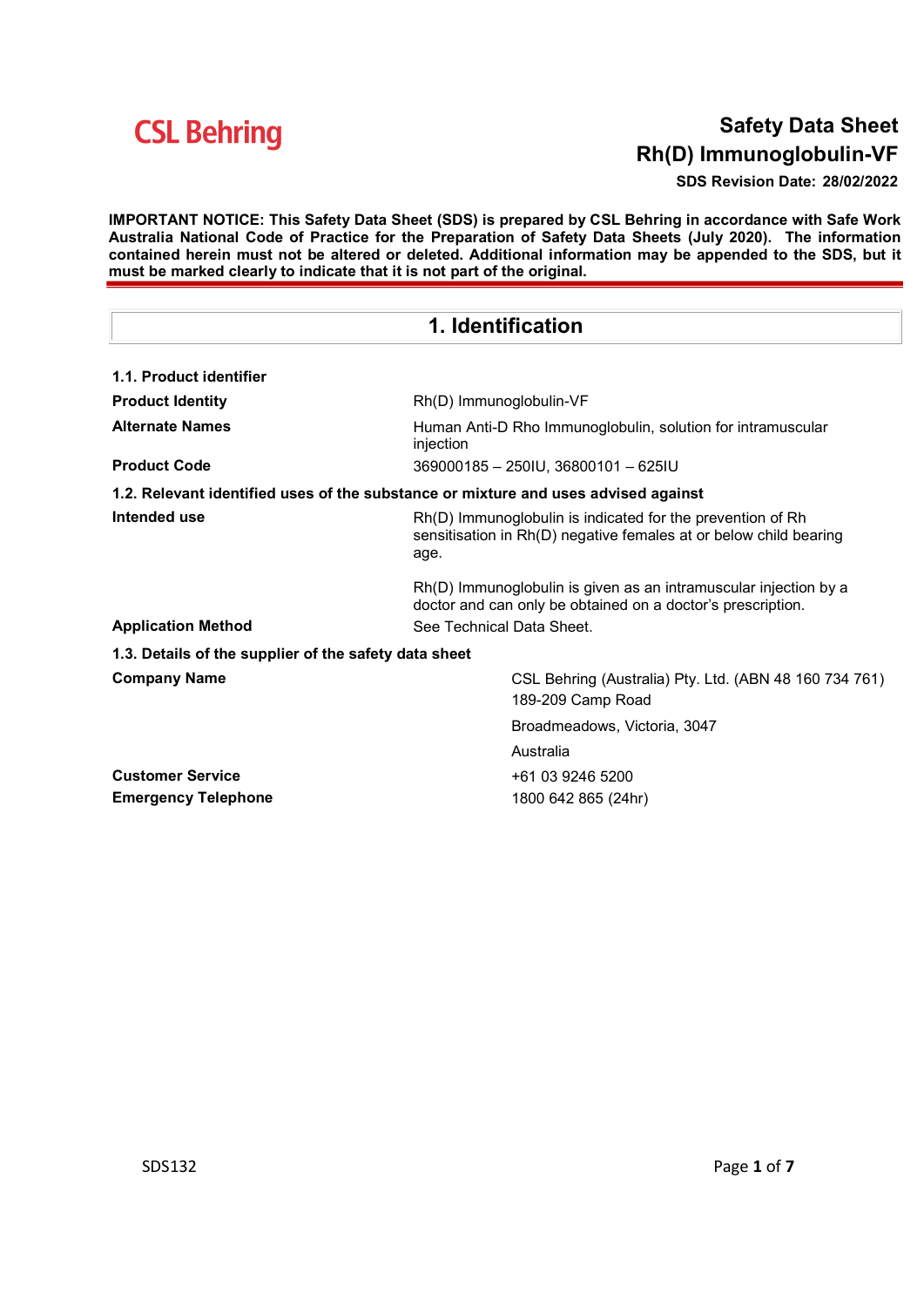### Safety Data Sheet Rh(D) Immunoglobulin-VF

SDS Revision Date: 28/02/2022

### 2. Hazard(s) identification

#### 2.1. Classification of the substance or mixture

#### Not classified as hazardous according to the WHS Regulations

All blood products should be treated as potentially infectious. No known test methods can offer assurance that products derived from human blood will not transmit infectious agents.

| <b>GHS Classification(s)</b>   | None Allocated  |
|--------------------------------|-----------------|
| Signal Word                    | No signal word  |
| Pictogram(s)                   | No Pictogram(s) |
| Hazard Statement(s)            | None Allocated  |
| <b>Prevention statement(s)</b> | None Allocated  |
| <b>Response</b>                | None Allocated  |
| <b>Storage</b>                 | None Allocated  |
| <b>Disposal</b>                | None Allocated  |

### 3. Composition/information on ingredients

There are no ingredients in this product which are classified as hazardous, and/or no hazardous ingredients above the GHS cut off percentage.

Non-Hazardous Ingredients: Human Plasma Proteins (< 20% w/v) Other non-hazardous ingredients (up to 100%)

### 4. First aid measures

| 4.1. Description of first aid measures |                                                                                                                                    |  |
|----------------------------------------|------------------------------------------------------------------------------------------------------------------------------------|--|
| General                                | In all cases of doubt, or when symptoms persist, seek medical attention.<br>Never give anything by mouth to an unconscious person. |  |
| <b>Inhalation</b>                      | Remove to fresh air.                                                                                                               |  |
| <b>Eyes</b>                            | Irrigate copiously with clean water for at least 15 minutes, holding the eyelids apart and<br>seek medical attention.              |  |
| <b>Skin</b>                            | Remove contaminated clothing. Wash skin thoroughly with soap and water or use a<br>recognized skin cleanser.                       |  |
| Ingestion                              | Wash out mouth thoroughly with water, if irritation or discomfort persists seek medical<br>attention.                              |  |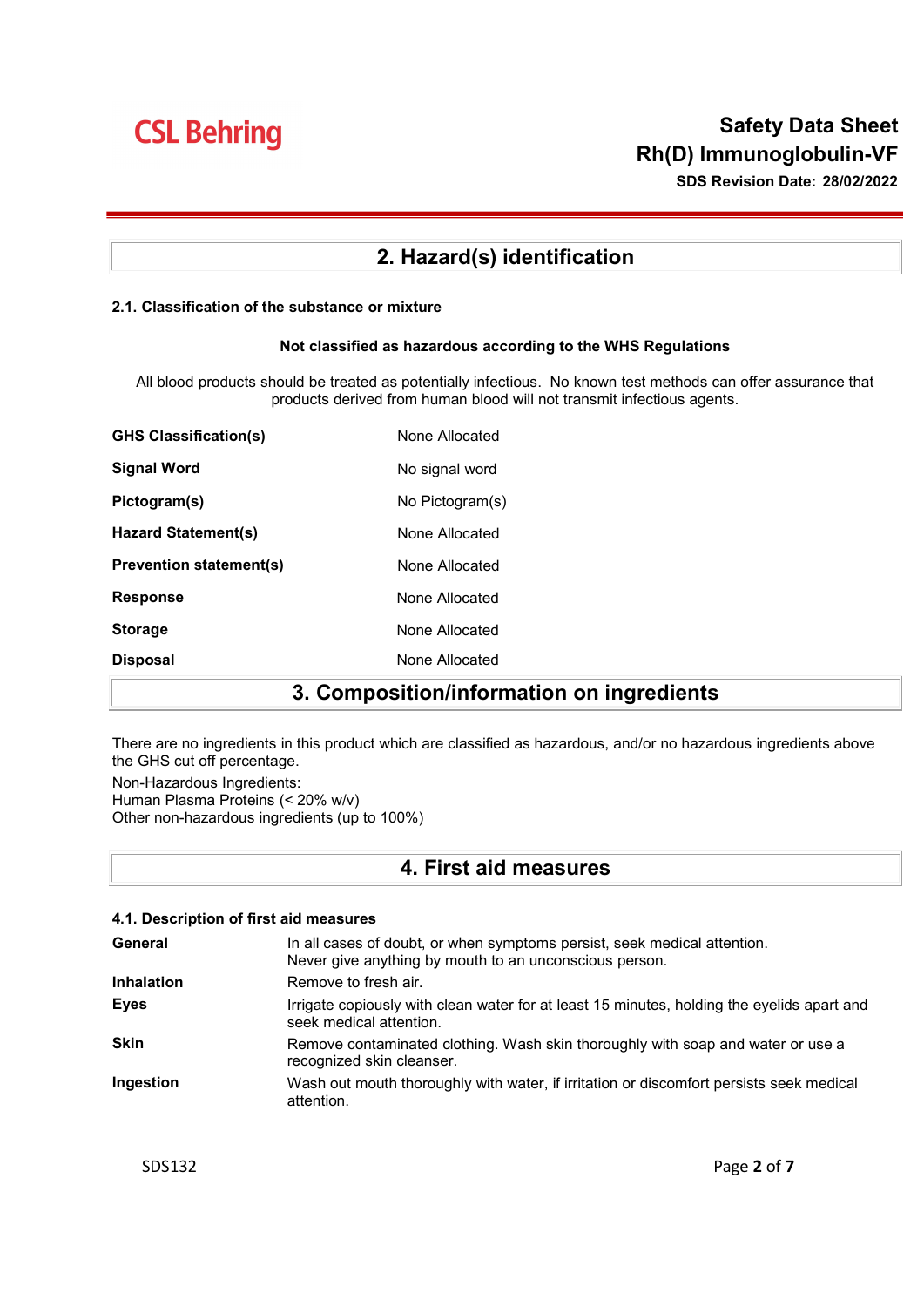## Safety Data Sheet Rh(D) Immunoglobulin-VF

SDS Revision Date: 28/02/2022

### 4.2. Most important symptoms and effects, both acute and delayed

**Overview Mo specific symptom data available.** 

### 5. Fire-fighting measures

#### 5.1. Extinguishing media

Non-Combustible. Not considered a significant fire risk.

#### 5.2. Special hazards arising from the substance or mixture

Hazardous decomposition: No hazardous decomposition data available.

#### 5.3. Advice for fire-fighters

None

### 6. Accidental release measures

#### 6.1. Personal precautions, protective equipment and emergency procedures

Put on appropriate personal protective equipment (see section 8).

#### 6.2. Environmental precautions

Do not allow spills to enter drains or waterways.

Use good personal hygiene practices. Wash hands before eating, drinking, smoking or using toilet. Promptly remove soiled clothing and wash thoroughly before reuse.

#### 6.3. Methods and material for containment and cleaning up

Minor Spills: Soak up spills with absorbent material i.e. paper towels or vermiculite. Place spilled material in clean, dry, sealed container for disposal. Decontaminate area with 1% sodium hypochlorite in water.

Major Spills: Contain and absorb spills using earth, sand or inert absorbent. Prevent material entering open drains and waterways. Collect residues and seal in labelled drums for disposal. Decontaminate area with 1% sodium hypochlorite in water.

### 7. Handling and storage

#### 7.1. Precautions for safe handling

Limit all unnecessary personal contact. Always wash hands with soap and water after handling.

#### 7.2. Conditions for safe storage, including any incompatibilities

Handle containers carefully to prevent damage and spillage.

Store at 2°C to 8ºC (Refrigerate. Do not freeze). Protect from light.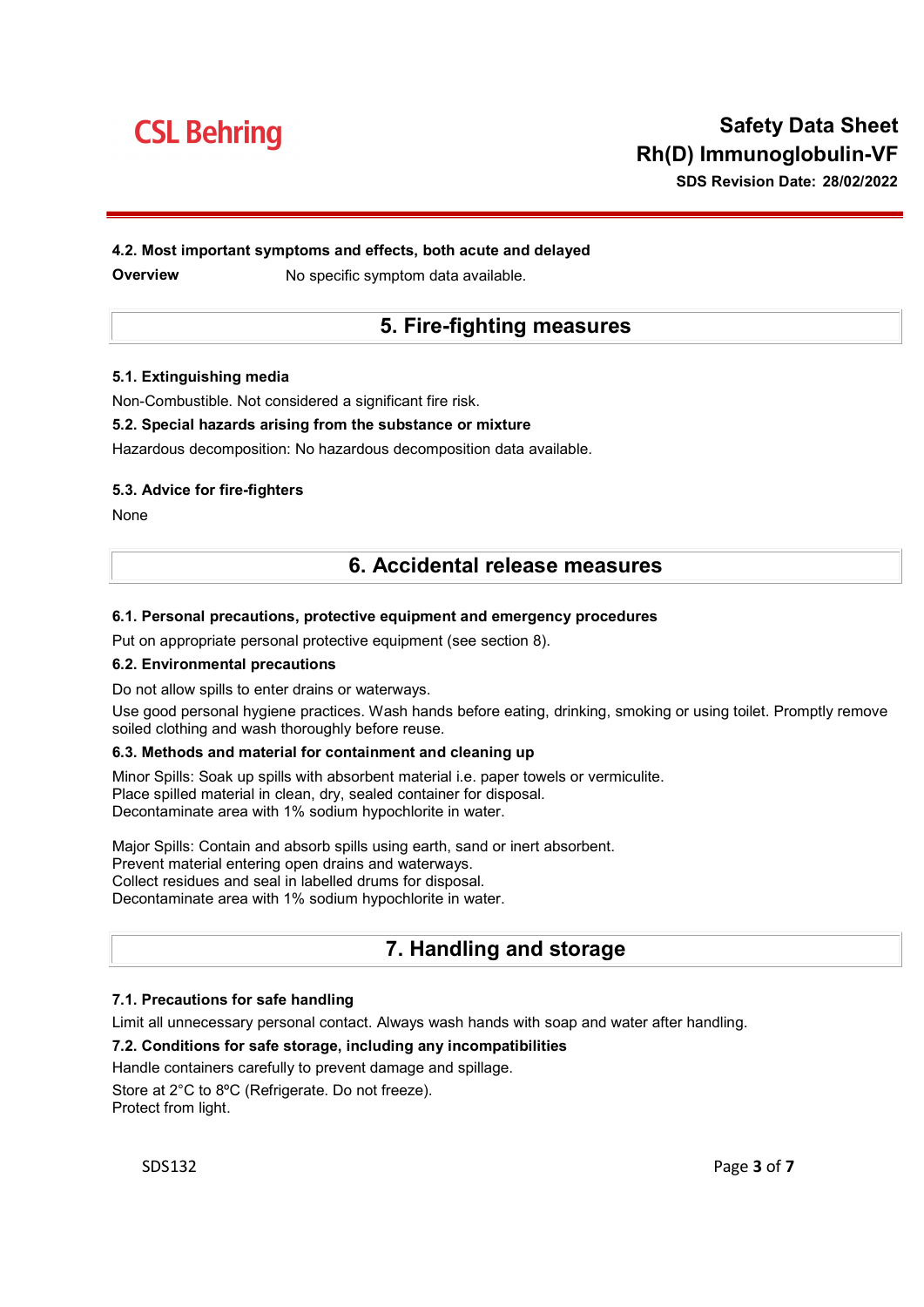SDS Revision Date: 28/02/2022

Incompatible materials: No data available. Store as per Schedule 4 pharmaceutical.

### 7.3. Specific end use(s)

No data available.

### 8. Exposure controls and personal protection

There are no ingredients in this product which are classified as hazardous, and/or no hazardous ingredients above the GHS cut off percentage.

| 8.2. Exposure controls      |                                                                                                                                                                                                                                                                                                                                                                                                 |
|-----------------------------|-------------------------------------------------------------------------------------------------------------------------------------------------------------------------------------------------------------------------------------------------------------------------------------------------------------------------------------------------------------------------------------------------|
| <b>Respiratory</b>          | Not applicable                                                                                                                                                                                                                                                                                                                                                                                  |
| <b>Eyes</b>                 | Protective safety glasses recommended                                                                                                                                                                                                                                                                                                                                                           |
| <b>Skin</b>                 | Protective gloves (e.g. latex or nitrile) recommended.                                                                                                                                                                                                                                                                                                                                          |
| <b>Engineering Controls</b> | None under normal conditions                                                                                                                                                                                                                                                                                                                                                                    |
| <b>Other Work Practices</b> | The local concentration of material, quantity and conditions of use determine the type of<br>personal protective equipment required. For further information, consult your Occupational<br>Health and Safety Adviser. Use good personal hygiene practices. Wash hands before<br>eating, drinking, smoking or using toilet. Promptly remove soiled clothing and wash<br>thoroughly before reuse. |

### 9. Physical and chemical properties

| Appearance                                      | Clear, Colorless Liquid                    |
|-------------------------------------------------|--------------------------------------------|
| Odor                                            | Slight                                     |
| Odor threshold                                  | Not Measured                               |
| рH                                              | 6.6                                        |
| Melting point / freezing point                  | Not Measured                               |
| Initial boiling point and boiling range         | Not Measured                               |
| <b>Flash Point</b>                              | Not Measured                               |
| Evaporation rate (Ether = 1)                    | Not Measured                               |
| Flammability (solid, gas)                       | Not Applicable                             |
| Upper/lower flammability or explosive limits    | Lower Explosive Limit: Not Measured        |
|                                                 | <b>Upper Explosive Limit: Not Measured</b> |
| Vapor pressure (Pa)                             | Not Measured                               |
| <b>Vapor Density</b>                            | Not Measured                               |
| <b>Specific Gravity</b>                         | Not Measured                               |
| <b>Solubility in Water</b>                      | Miscible                                   |
| Partition coefficient n-octanol/water (Log Kow) | Not Measured                               |
| <b>Auto-ignition temperature</b>                | Not Measured                               |
|                                                 |                                            |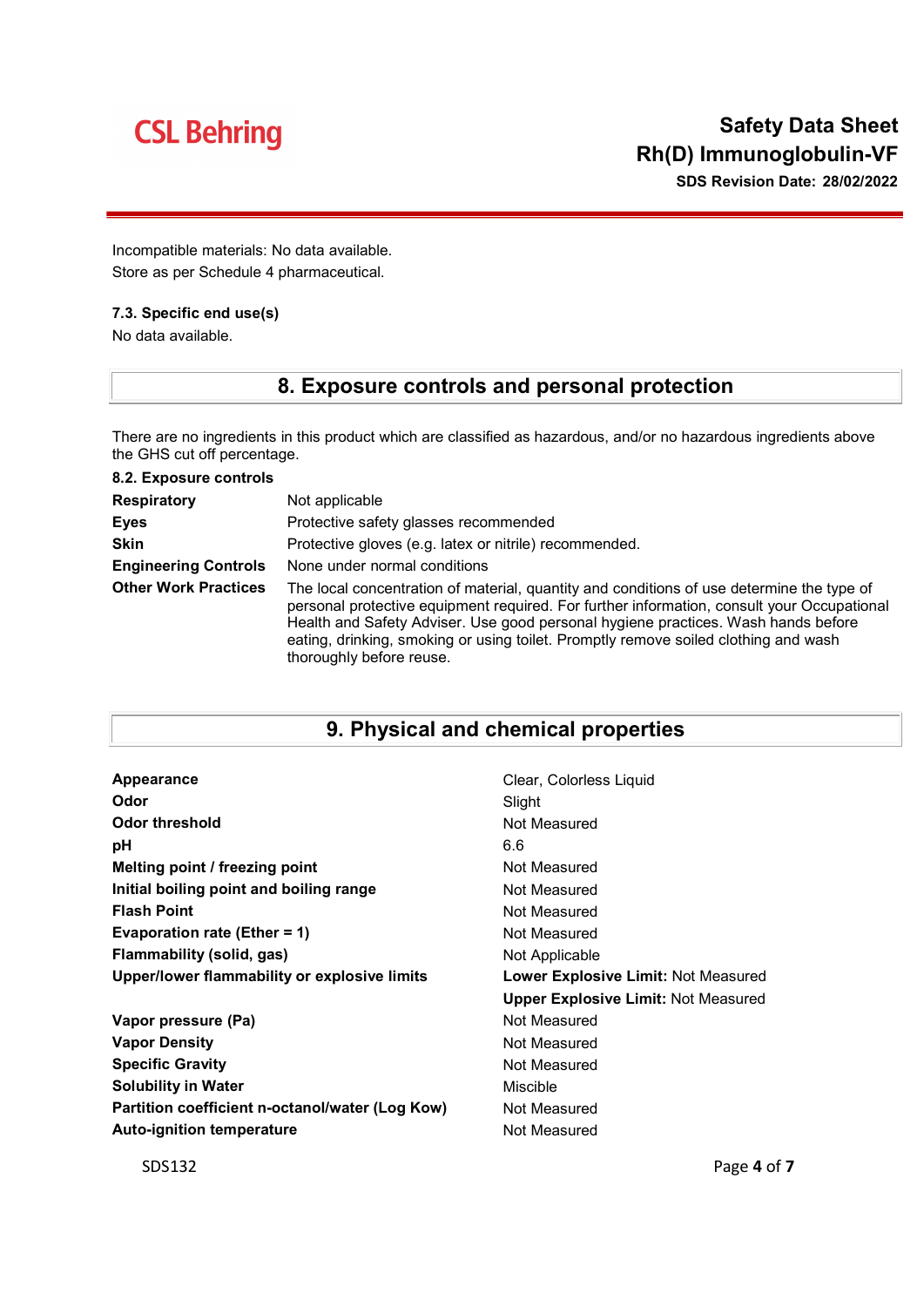### Safety Data Sheet Rh(D) Immunoglobulin-VF

SDS Revision Date: 28/02/2022

Decomposition temperature Not Measured Viscosity (cSt) and the example of the Not Measured 9.2. Other information No other relevant information.

### 10. Stability and reactivity

10.1. Reactivity Hazardous Polymerization will not occur. 10.2. Chemical stability Stable under normal circumstances. 10.3. Possibility of hazardous reactions No data available. 10.4. Conditions to avoid No data available. 10.5. Incompatible materials No data available. 10.6. Hazardous decomposition products No hazardous decomposition data available.

### 11. Toxicological information

#### Acute toxicity

There are no ingredients in this product which are classified as hazardous, and/or no hazardous ingredients above the GHS cut off percentage.

Note: When no route specific LD50 data is available for an acute toxin, the converted acute toxicity point estimate was used in the calculation of the product's ATE (Acute Toxicity Estimate).

| <b>Classification</b>         | Category | <b>Hazard Description</b> |
|-------------------------------|----------|---------------------------|
| Acute toxicity (oral)         |          | Not Applicable            |
| Acute toxicity (dermal)       | ---      | Not Applicable            |
| Acute toxicity (inhalation)   | ---      | Not Applicable            |
| Skin corrosion/irritation     |          | Not Applicable            |
| Serious eye damage/irritation | ---      | Not Applicable            |
| Respiratory sensitization     | ---      | Not Applicable            |
| Skin sensitization            |          | Not Applicable            |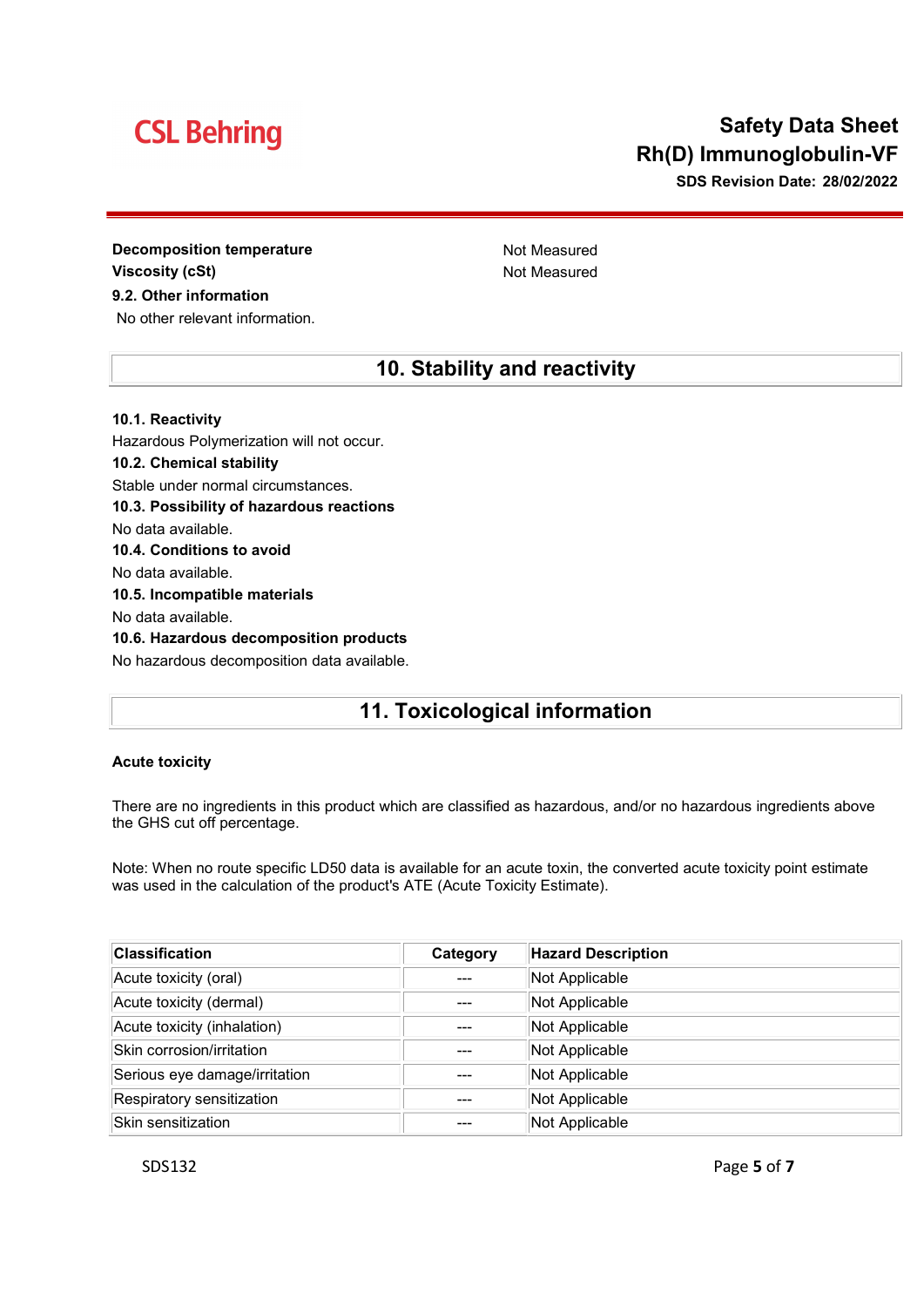### Safety Data Sheet Rh(D) Immunoglobulin-VF

SDS Revision Date: 28/02/2022

| Germ cell mutagenicity | $---$ | Not Applicable |
|------------------------|-------|----------------|
| Carcinogenicity        | $---$ | Not Applicable |
| Reproductive toxicity  | $---$ | Not Applicable |
| STOT-single exposure   | $---$ | Not Applicable |
| STOT-repeated exposure | $---$ | Not Applicable |
| Aspiration hazard      | ---   | Not Applicable |

### 12. Ecological information

#### 12.1. Toxicity

No additional information provided for this product. See Section 3 for chemical specific data.

#### Aquatic Ecotoxicity

There are no ingredients in this product which are classified as hazardous, and/or no hazardous ingredients above the GHS cut off percentage.

#### 12.2. Persistence and degradability

There is no data available on the preparation itself.

#### 12.3. Bioaccumulative potential

Not Measured

12.4. Mobility in soil

No data available.

#### 12.5. Results of PBT and vPvB assessment

This product contains no PBT/vPvB chemicals.

#### 12.6. Other adverse effects

No data available.

13. Disposal considerations

#### 13.1. Waste treatment methods

Product:

In accordance with state land and waste management authority. Incineration in controlled furnaces.

Packaging: Must be disposed of in compliance with country-specific regulations.